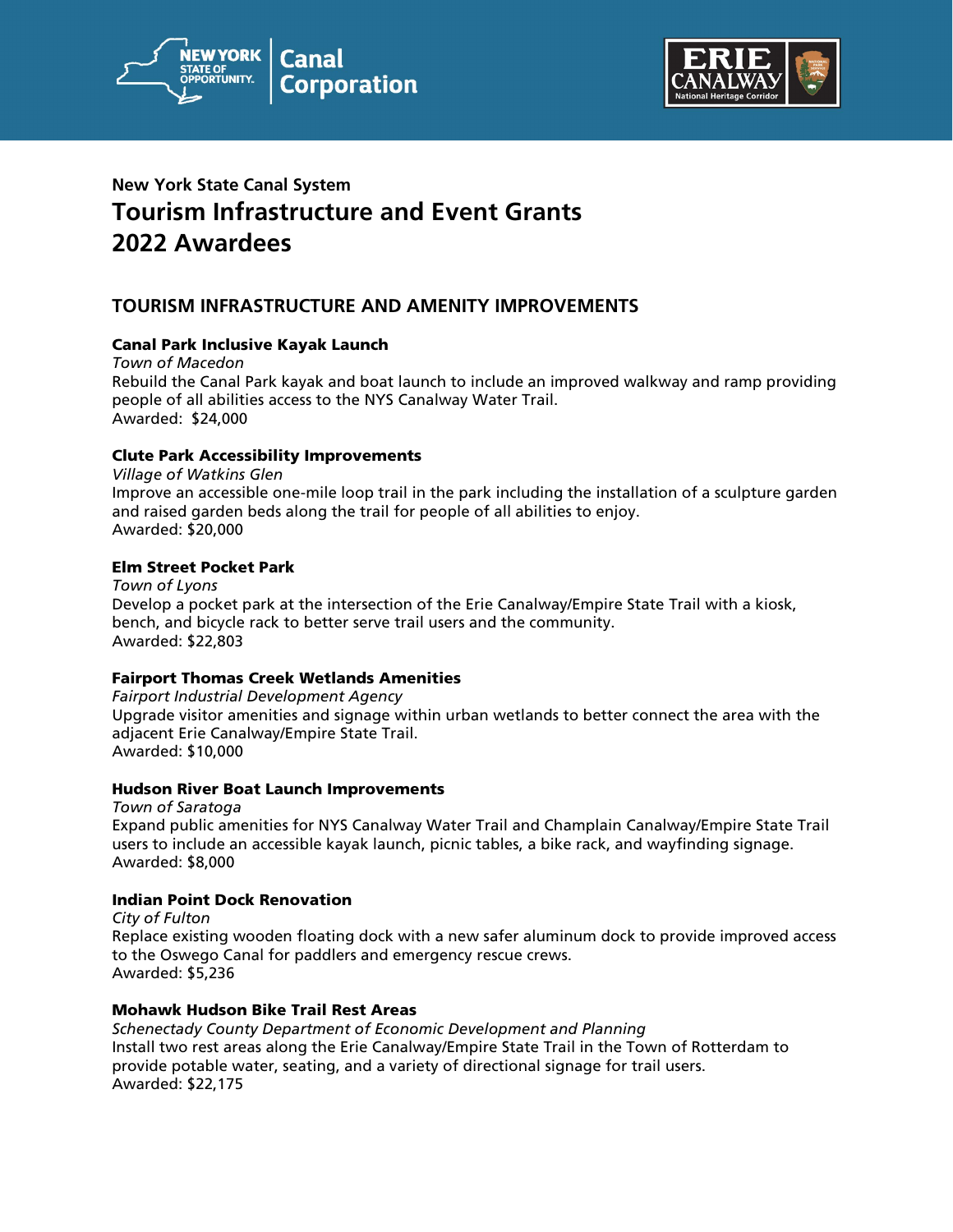# Poolsbrook Accessible Hand Launch Site

*Town of Manlius* Dewitt Install the first accessible hand launch dock within the Old Erie Canal State Historic Park, providing paddling opportunities to people of all abilities. Awarded: \$24,000

## Rotary Park and Marina Improvement Project

*City of Little Falls* Renovate existing public facilities to improve the visitor experience, including a new floating dock, energy conservation updates, signage, and lighting. Awarded: \$11,000

## Tugboat *C.L. Churchill* Acquisition

*Buffalo Maritime Center* Acquire the tugboat *C.L. Churchill* to tow the new replica canal boat *Seneca Chief* on the NYS Canal System. The vessel will also serve as a floating classroom and working waterway historic attraction. Awarded: \$16,000

## Watervliet Hudson Shores Dock Park Project

City of Watervliet Build an ADA accessible kayak and canoe dock and launch at the Watervliet Hudson Shores Park. Awarded: \$20,000

**EVENTS** (Listed in date order)

#### **MAY**

#### Waterford Canal Festival

*Capital Region Chamber* 5/21/22 & 5/22/22, Waterford Harbor & Lock E2 [waterfordcanalfestival.com](https://waterfordcanalfestival.com/) Kick off the start of the canal season with vendors, music, dancing and more, as the eastern gateway to the Erie Canal springs to life once again.

#### JUNE

# Canalside Walking Tours

*Explore Buffalo* 6/1/22 – 10/31/22, Canalside, Buffalo [explorebuffalo.org](https://explorebuffalo.org/waterfront/canalside/) Celebrate the role of the Erie Canal in local, state, and American history during free tours held at Canalside, Buffalo and Downtown Lockport.

#### TrailBlaze NY

*Albany Symphony* 06/11/2022, Hudson Crossing Park, Schuylerville, 07/01/2022, Mohawk Harbor, Schenectady, 07/02/2022, Jennings Landing, Albany, 07/03/2022, Riverlink Park, Amsterdam [albanysymphony.com](https://www.albanysymphony.com/trailblazeny)

Celebrate the new Empire State Trail with free waterfront concerts and festive arts and recreational events in seven locations.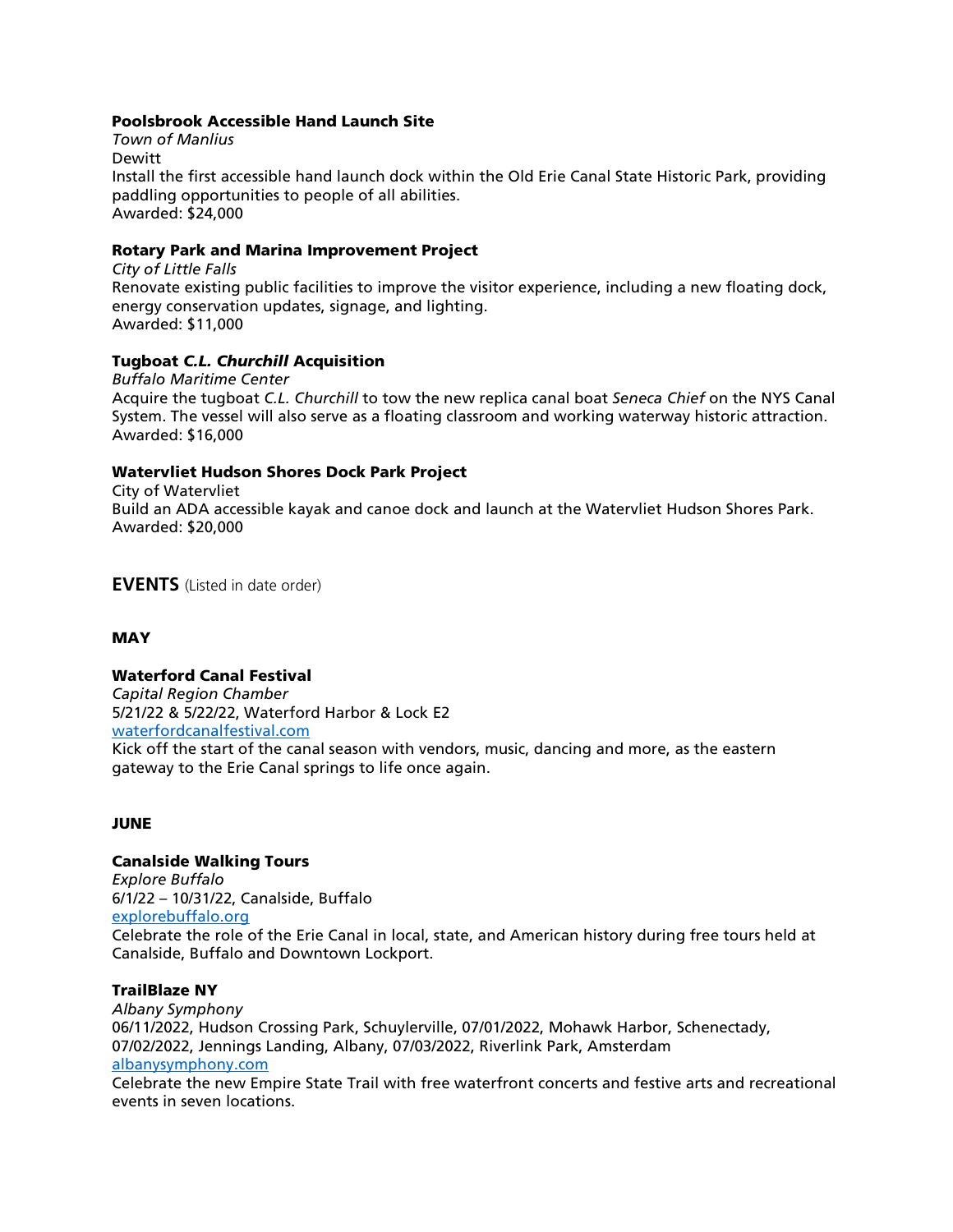#### Wine, Craft Beverage, and Artisan Festival & Music on the Erie

*Newark Chamber of Commerce* Fridays, 6/17/2022 - 08/26/2022, Spencer T. Knight Canal Park [newarknychamber.org](http://newarknychamber.org/)

This summer concert series kicks off with an evening of artisan crafts, foods and more (free admission) as well as tastings from local wine, spirits, beer, and hard cider makers (paid admission). Pull up your boat, bicycle, car, or walk to the canalfront park on Friday nights for free concerts.

## First Mile/Next Mile on the Erie Canal

*Rochester Accessible Adventures* 6/19/22, 6/21/22, 6/30/22, 7/21/22, 8/11/22 & 8/25/22, Fairport [rochesteraccessibleadventures.org](http://rochesteraccessibleadventures.org/) 

Try out adaptive and standard cycling and paddling equipment and use the brand-new adaptive kayak launch for an inclusive recreation experience. Continue weekly with a Thursday group paddle/ride. Discount equipment rentals; Rochester Accessible Adventure's CanalPal volunteers will be there to kayak and cycle along as you log your FIRST MILE and NEXT MILE on the Erie Canal!

# JULY

#### Community Bike Days

*Utica Bike Rescue* 7/1/22 – 8/31/22, Utica [uticabikerescue.org](http://uticabikerescue.org/)

Learn and practice safe bike riding skills and learn basic bike maintenance and repair during a Bicycle Safety Rodeo for youth and adults; then enjoy a casual, family-oriented bike ride along the Canalway Trail. The ride will include a trailside clean-up contest with prizes awarded to all participants. Choose from three event dates.

# Cycle the Erie Canal

*Parks & Trails New York* 7/10/22 – 7/17/22, Buffalo to Albany [ptny.org](https://www.ptny.org/cycle-the-erie-canal/annual-bike-tour) More than 350 riders of all ages cycle from Buffalo to Albany for this 8-day, 400-mile bike tour.

#### Oswego Paddlefest

*H. Lee White Maritime Museum* 7/16/22, Oswego [hlwmm.org](http://hlwmm.org/)

Join 400 paddlers to experience the unique beauty of the Oswego Canal by "locking through" four canal locks and paddling from Fulton or Minetto to the historic Oswego Harbor.

# TRAID on the Trails

*Upstate Foundation* 7/16/22, Upper Onondaga Park; 8/16/22, Kirk Park [upstatefoundation.org](https://www.upstatefoundation.org/)

Try out adaptive cycles, participate in the Canalway Challenge, and connect with others in the inclusive recreation community. Choose from two pop up adaptive sport/recreation sessions in conjunction with Syracuse Parks and the main TRAID on the Trails day, a festival style inclusive recreation celebration with live music, adaptive equipment, and more.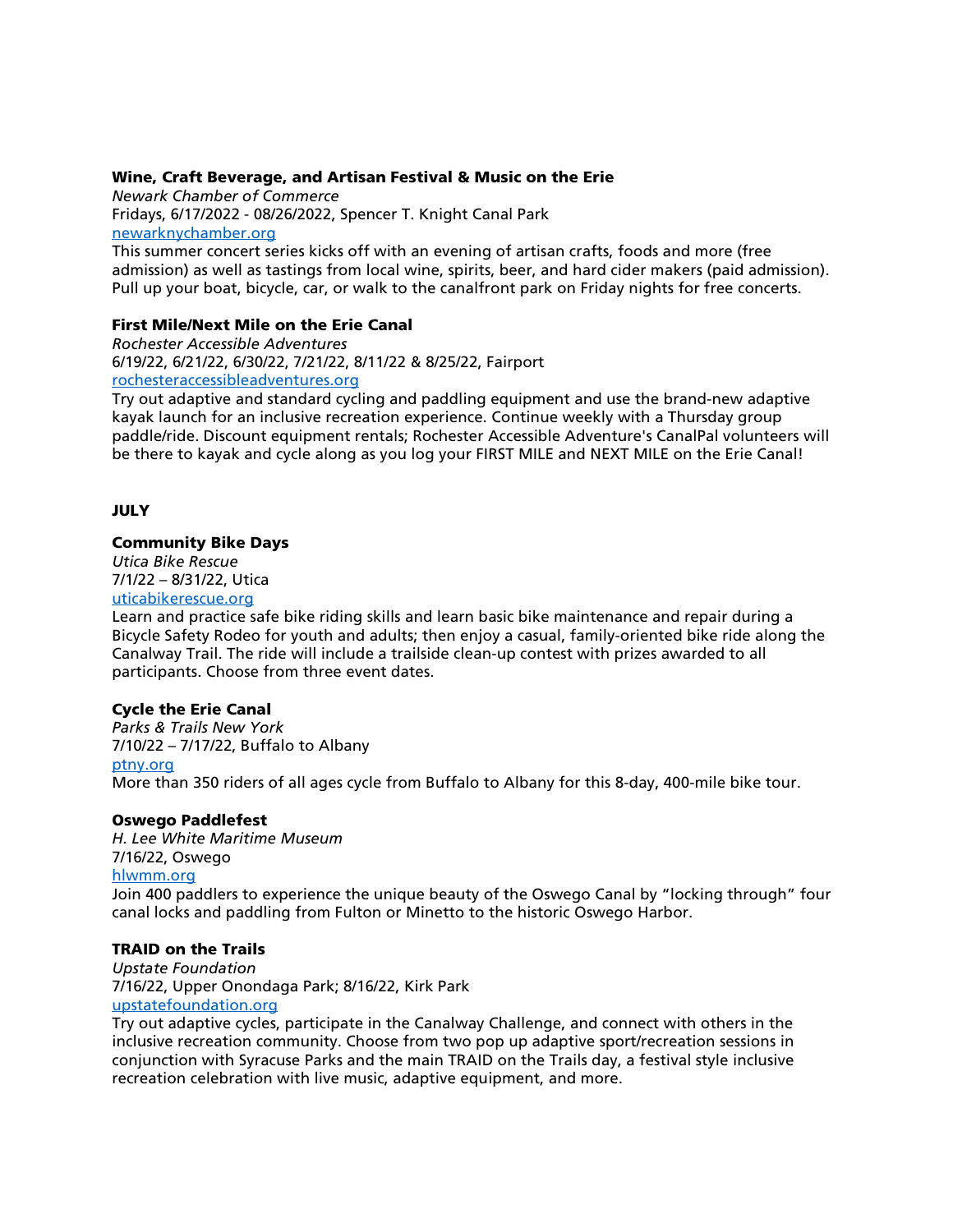# CanalFest 2022

*Canal Fest of the Tonawandas* 7/17/22 – 7/24/22, Gateway Harbor of the Tonawandas [canalfest.org](http://www.canalfest.org/)

This week-long festival presents food, crafts, and a full slate of family friendly activities including live performances, car show, motorcycle show, antique fire truck show, diaper derby, 5K run, a Midway, Arts and Crafts Show, and fireworks over the Erie Canal.

# Family History Day

*Seneca Museum of Waterways and Industry* 7/23/22, Seneca Falls [sfheritagetourism.com](http://sfheritagetourism.com/)

Grab the family and come for a day filled with free educational crafts, historic demonstrations, live music, and more.

# AUGUST

## Reimagining the Canals by Bike

*Slow Roll Buffalo*

8/1/22, Buffalo Maritime Center; 9/12/22, Towpath Park; 9/22/24, Lockport; 10/15/22, Canalside [slowrollbuffalo.org](http://slowrollbuffalo.org/)

Hop on your bike to explore the unique heritage, recreational assets, and local businesses surrounding the Erie Canal during this series of four bicycling programs. Hosted by Slow Roll Buffalo, in partnership with Buffalo Maritime Center, Black Rock Historical Society, Erie Canal Discovery Center, and the Erie Canal Museum.

# Rome Canalfest

*Rome Rotary Club* 8/5/22 – 8/7/22, Bellamy Harbor Park [romerotary.com](http://www.romerotary.com/)

Bring the family to enjoy a weekend of activities, music, and special performances, including a ski show, fishing derby, photo contest, art show, craft fair, a Utica Zoo exhibit, amusement rides, and fireworks.

#### 35th Annual Little Falls Canal Celebration

*Little Falls Family YMCA* 8/8/22 – 8/14/22, Little Falls [mylittlefalls.com](https://mylittlefalls.com/canal-celebration/) Discover all things canal in the charming community of Little Falls. Choose from a variety of activities that showcase recreation, historic landmarks, geological wonders, heritage, attractions, and businesses.

#### Fulton Jazz Festival

*Fulton Jazz Festival, Inc.* 8/10/22 – 8/13/22, Canal Park Marina, Fulton [Fultonjazzfest.com](http://fultonjazzfest.com/) Enjoy jazz music from world-renowned artists and the very best in local talent in a free, festival-style atmosphere.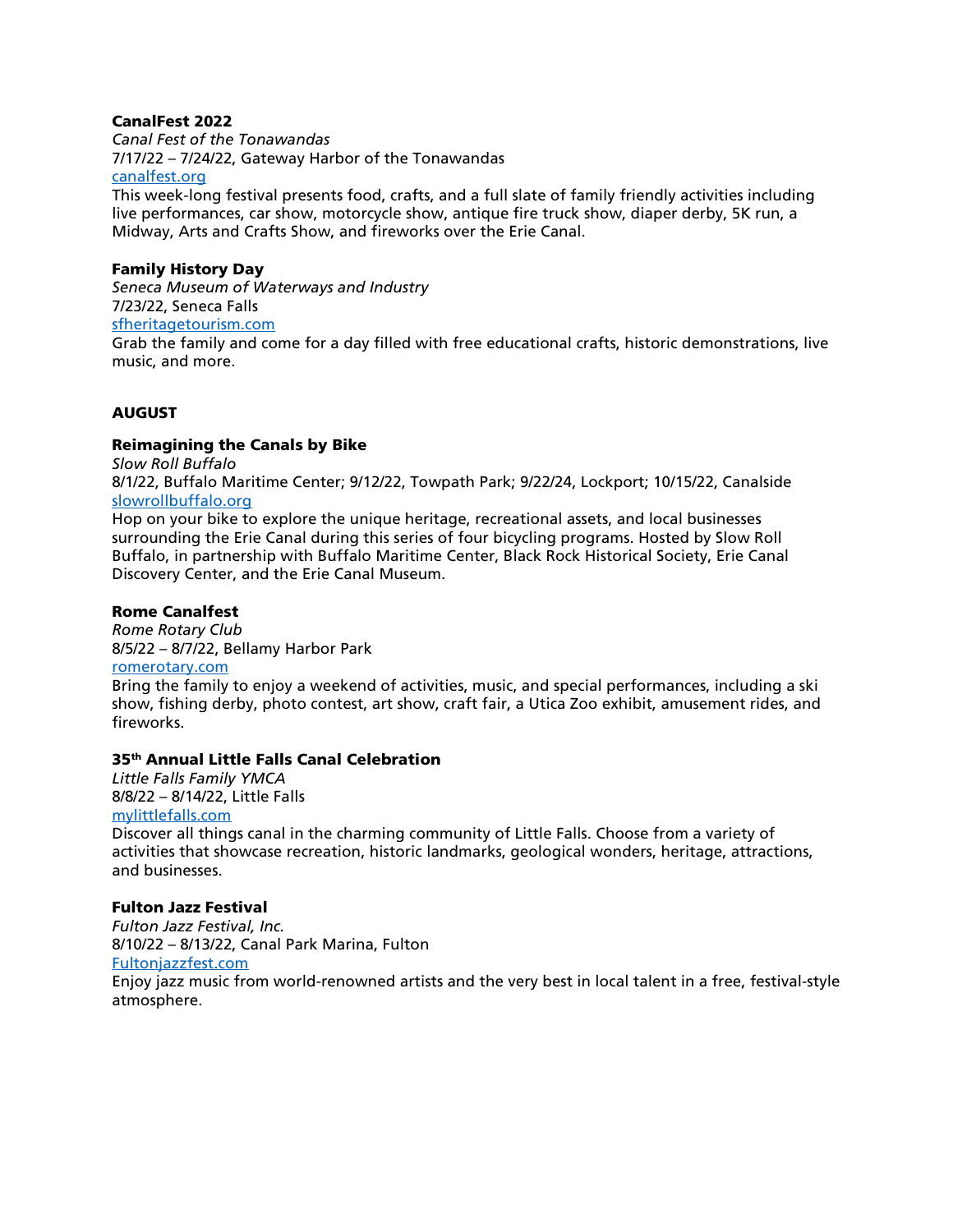## Canal Fest

*Sylvan Verona Beach Resort Association* 8/12/22 – 8/14/22, Village of Sylvan Beach [Sylvanbeachny.com](https://sylvanbeachny.com/events/)

Head to the lively summer community of Sylvan Beach for a celebration of summer on the historic Erie Canal and the East Shore of Oneida Lake. Events include a water ski show, fireworks, the Utica ZooMobile, helicopter tours, musical entertainment, presentations on the history of the Erie Canal and Oneida Lake, a large vendor show and more for families and guests of all ages.

# Towpath Day, Legacy of the Erie Canal

*Camillus Canal Society* 8/13/2022, Camillus

# [eriecanalcamillus.com](http://www.eriecanalcamillus.com/)

Celebrate the history of the Erie Canal with live music, a variety of vendors and old-fashioned crafts. Watch a blacksmith, crank your own ice cream, engage with a steam engine exhibit and take a narrated boat ride over a restored aqueduct.

## **SEPTEMBER**

## Macedon Heritage Festival on the Erie

*Macedon Public Library* 9/3/22, Canal Park, Macedon

## [macedonpubliclibrary.org](http://www.macedonpubliclibrary.org/)

Enjoy a parade, packet boat ride and day of musical performances, family-friendly activities, and beverage and food trucks.

# 4th Annual Color Wayne

*The Arc Wayne* 9/3/22, Erie Shore Landing

# [arcwayne.org](https://www.arcwayne.org/newsandevents.html)

Join the fun at this 2-mile disability awareness color run/walk on the Erie Canalway Trail. As an accessible race, this event invites individuals of all abilities to come together for a day of fun, food and friends in a way that promotes a healthy lifestyle.

#### Tugboat Roundup

*Town of Waterford* 9/9/22, Albany to Waterford, 9/10/22 & 9/11/22, Waterford Harbor [tugboatroundup.com](http://www.tugboatroundup.com/)

Head to the waterfront for this annual celebration of New York's canals and maritime community heritage. Step aboard new and historic working vessels, talk to crews, and get a glimpse into tugboat life. The festival features a tug parade, tug tours, boat rides, tug talks, live music, a kayaking event, 5k, competitions, fireworks, children's activities, vendors, food, and more.

#### Roc the River Ride

Rotary Club of Rochester, Southwest 9/17/22, Genesee Valley Park, Rochester [facebook.com/swrocrotary](http://www.facebook.com/swrocrotary)

Explore Rochester's history and natural beauty on a bicycle ride along the scenic Erie Canalway and Genesee Riverway Trails. Experienced riders will guide cyclists to five stops along the route that showcase local art, history, and culture. Riders ages 8-17 must be accompanied by an adult; those under age 8 can participate in a bicycle rodeo at the Staybridge Suites Hotel, where the ride will begin and end. Free snacks and a t-shirt will be provided to all registered participants.